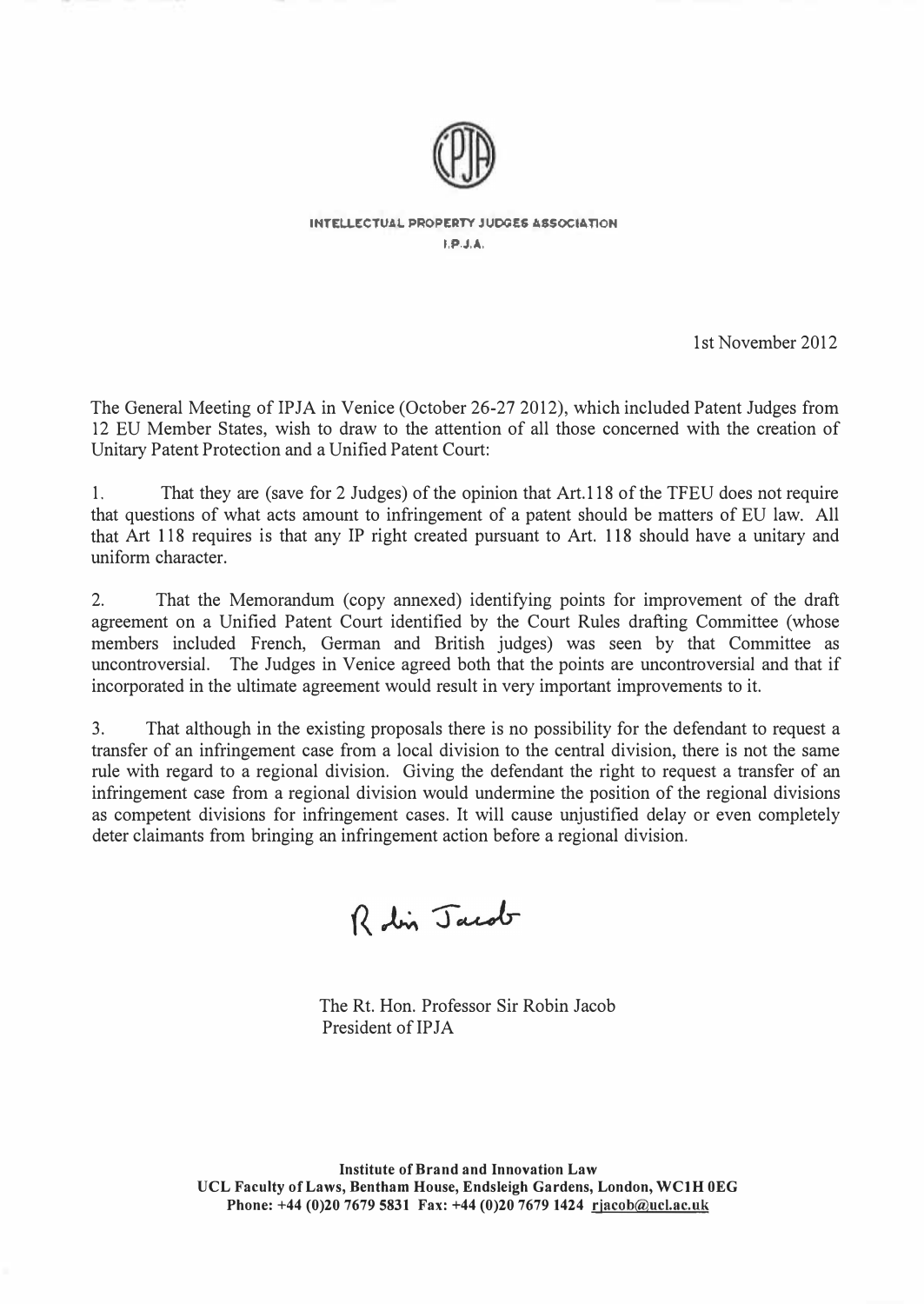## ANNEX TO THE UNITARY PATENT, UNIFIED COURT AND RULES OF PROCEDURE

#### MEMORANDUM

## FURTHER NON-CONTROVERSIAL AMENDMENTS TO THE DRAFT AGREEMENT ON A UNIFIED PATENT COURT

The following suggested amendments arise from the deliberations of the Drafting Committee responsible for preparing the draft Rules of Procedure:

#### Amendment arising from the note to Rule 70.3

As this note explains the drafting of Article 15a(5) is deficient in that it may by inference prevent a patentee, or exclusive licensee, from commencing an infringement action after 3 months following the commencement of declaratory proceedings in the Central Division. The following provision is suggested to be added at the end of Article 15a(5):

"For the avoidance of doubt this provision shall not preclude the patentee or an exclusive licensee from initiating an infringement action (Article  $15(1)(a)$ ) related to the same patent and against the same party outside such three month period. "

#### Amendment arising from the note to Rule 118.1

The Drafting Committee has noted that there is no provision in the draft Agreement for compensation to a defendant when an order of the court is subsequently revoked owing to, say, invalidation of a patent or the reversal of a decision by the Court of Appeal. It is suggested that such a general power should be provided for in Article 34(a) as a new clause Article 34(a)(3) along the following lines:

"The court may award damages or compensation to a party when any order of the court affecting such party is subsequently revoked".

## Amendment arising from the note to Rule 251.2

The majority of the Drafting Committee believe that there should be a general power to appeal procedural decisions with the leave of the Court of First Instance or, if such leave is refused, with leave of the Court of Appeal. This is currently Rule 251.2. However it is not clear that Article 45(1 a) provides a general power for procedural appeals. It is felt that this will be important in the early days of the court in order to ensure consistency of approach as between the divisions. Therefore the following amendment is suggested to Article 45(la) as a new second sentence to be inserted:

"All procedural orders of the Court of First Instance may be appealed with the leave of the Court of First Instance or, if leave is refused, with leave of the Court of Appeal. "